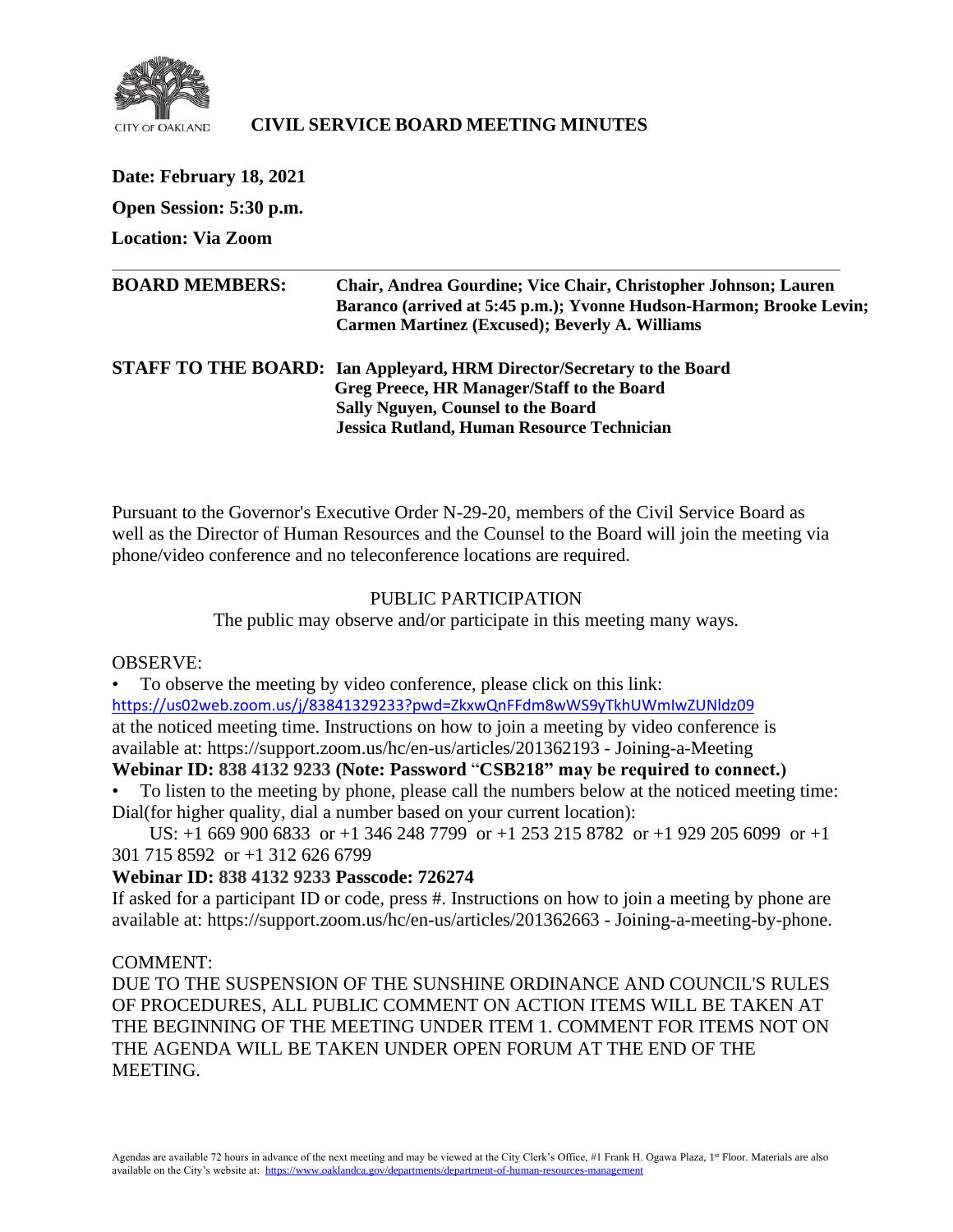There are two ways to make public comment within the time allotted for public comment on an eligible Agenda item.

• To comment by Zoom video conference, click the "Raise Your Hand" button to request to speak when Public Comment is being taken on an eligible agenda item at the beginning of the meeting. You will then be unmuted, during your turn, and allowed to participate in public comment. After the allotted time, you will then be re-muted. Instructions on how to "Raise Your Hand" is available at: https://support.zoom.us/hc/en-us/articles/205566129 - Raise-Hand-In-Webinar.

• To comment by phone, please call on one of the above listed phone numbers. You will be prompted to "Raise Your Hand" by pressing "\*9" to request to speak when Public Comment is being taken on an eligible agenda Item at the beginning of the meeting. You will then be unmuted, during your turn, and allowed to make public comments. After the allotted time, you will then be re-muted. Instructions of how to raise your hand by phone are available at: https://support.zoom.us/hc/en-us/articles/201362663 - Joining-a-meeting-by-phone.

If you have any questions, please email Greg Preece, Human Resources Manager at GPreece@oaklandca.gov. – Human Resources Management Department.

# **OPEN SESSION AGENDA**

# **ROLL CALL**

# **1) PUBLIC COMMENT:**

# **COMMENT ON ALL ACTION ITEMS WILL BE TAKEN AT THIS TIME. COMMENTS FOR ITEMS NOT ON THE AGENDA WILL BE TAKEN DURING OPEN FORUM.**

#### **2) APPROVAL OF THE FEBRUARY 18, 2021 CIVIL SERVICE BOARD MEETING AGENDA ACTION**

**45032 A motion was made by Board Member Williams and seconded by Vice Chair Johnson to approve the February 18, 2021 Civil Service Board Meeting Agenda as presented. The motion passed.**

**Votes:** Board Member Ayes: 5- Gourdine, Johnson, Williams, Levin, Hudson-Harmon Board Member Noes: None Board Member Abstentions: None Board Members Absent: Baranco, Martinez

#### **3) UPDATES, SECRETARY TO THE BOARD** INFORMATION

#### **4) CONSENT CALENDAR:**

a) Approval of Provisional Appointments (0)

**ACTION**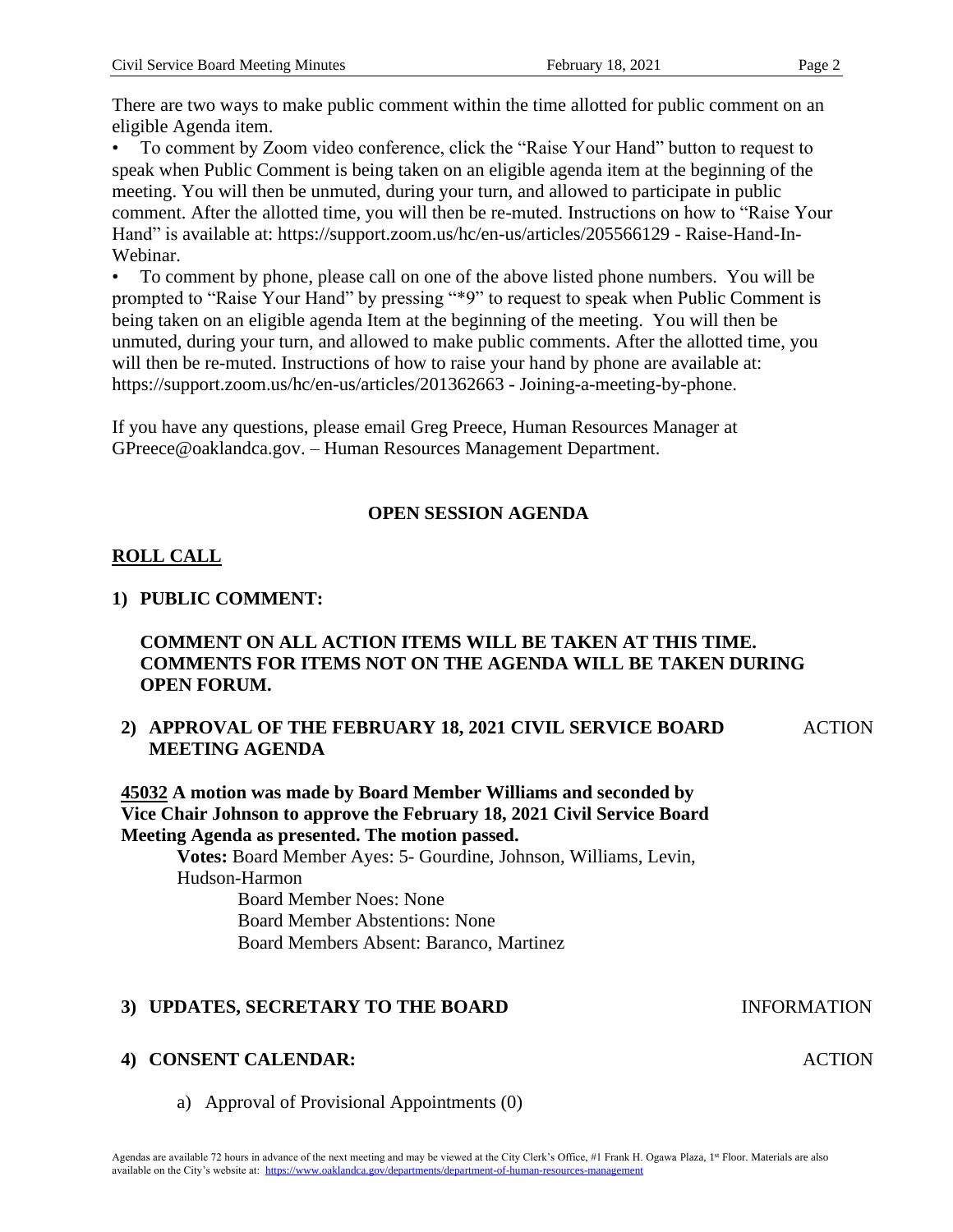- There are no provisional appointments this month.
- b) Approval of Employee Requests for Leave of Absence (2)
	- Human Services Department (1)
	- Police Department (1)
- c) Approval of Revised Classification Specifications (2)
	- Neighborhood Services Coordinator
	- Permit Technician II

**45033 A motion was made by Board Member Hudson-Harmon and seconded by Board Member Williams to approve the February 18, 2021 Civil Service Board Meeting Consent Calendar as presented. The motion passed.**

**Votes:** Board Member Ayes: 6- Gourdine, Johnson, Williams, Levin, Hudson-Harmon, Baranco

> Board Member Noes: None Board Member Abstentions: None Board Members Absent: Martinez

#### **5) OLD BUSINESS:**

| a) Approval of January 21, 2021 Civil Service Board Meeting Minutes                                                                                                                                                                                                                                                                                   | <b>ACTION</b>      |
|-------------------------------------------------------------------------------------------------------------------------------------------------------------------------------------------------------------------------------------------------------------------------------------------------------------------------------------------------------|--------------------|
| 45034 A motion was made by Vice-Chair Johnson and seconded by Board<br>Member Williams to approve the January 21, 2021 Civil Service Board<br>Meeting Minutes as presented. The motion passed.                                                                                                                                                        |                    |
| Votes: Board Member Ayes: 4- Johnson, Williams, Baranco, Hudson-                                                                                                                                                                                                                                                                                      |                    |
| Harmon                                                                                                                                                                                                                                                                                                                                                |                    |
| <b>Board Member Noes: None</b>                                                                                                                                                                                                                                                                                                                        |                    |
| Board Member Abstentions: Gourdine, Levin                                                                                                                                                                                                                                                                                                             |                    |
| <b>Board Members Absent: Martinez</b>                                                                                                                                                                                                                                                                                                                 |                    |
| b) Determination of Schedule of Outstanding Board Items                                                                                                                                                                                                                                                                                               | <b>INFORMATION</b> |
| Informational Report on the Status of Temporary Assignments for<br>C)<br>Temporary Contract Service Employees (TCSEs) and Exempt<br>Limited Duration Employees (ELDEs) Including a Report of the<br>Names, Hire Dates, and Departments of all ELDE's and TCSEs in<br>Accordance with the Memorandum of Understanding Between the<br>City and Local 21 | <b>INFORMATION</b> |
| <b>Update on Common Class Study</b><br>d)                                                                                                                                                                                                                                                                                                             | <b>INFORMATION</b> |